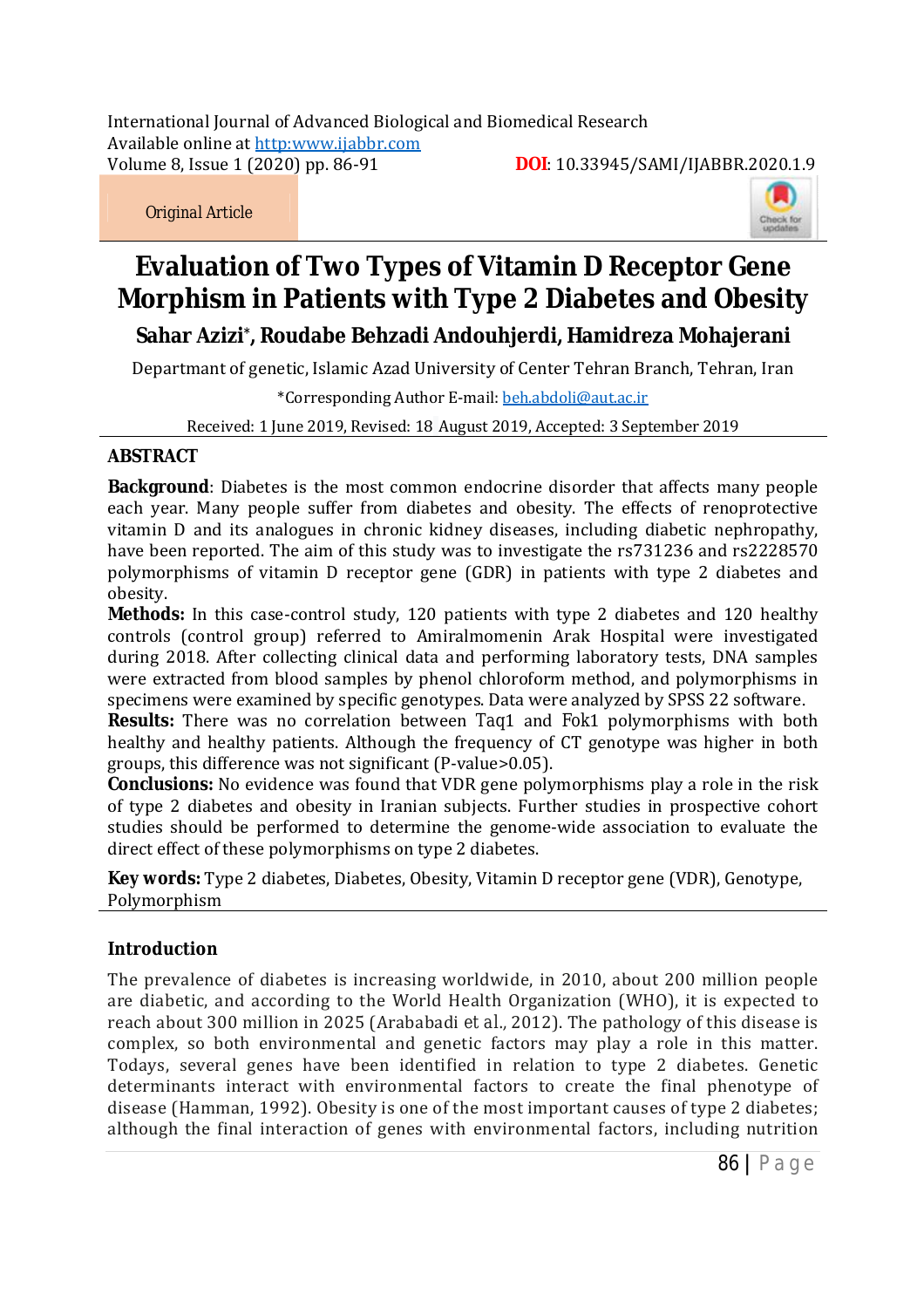and obesity, may be related to different gene variants. Therefore, identifying varieties of a gene not only improves the understanding of the pathophysiology of the disease but may also reveal biochemical and physiological pathways that bind different risk factors and create the potential for disease.

Based on epidemiological studies, it has been suggested that vitamin D deficiency may be a risk factor for glucose intolerance and also a risk to insulin resistance (Reis *et al.,* 2005), metabolic syndrome (Martini and Wood, 2006) and diabetes progression (Reis *et al.,* 2005).

The function of vitamin D is mediated through the vitamin D receptor, the gene that encodes the VDR is found on the chromosome 12cen-q12 and several polymorphisms in the gene have been identified including *Taq*I*, Fok*I*, Bsm*I*, Apa*I (Bid *et al.,* 2009; Uitterlinden *et al.,* 2004). Recent studies have reported that single-nucleotide polymorphisms within the VDR gene may affect the stability, quantity, and activity of the VDR protein as well as the speed of the transcription of the VDR gene (Palomer *et al.,* 2008). Genetic society studies have reported association between VDR gene polymorphisms with type 2 diabetes and obesity (Reis *et al.,* 2005). It also observed that variants of the VDR gene may have the same effect in different racial groups (Kittles and Weiss, 2003). But one of the most important determinants of the success of nutrition policies at the population level is the awareness of the prevalence of "Responsive genotypes" and the identification of those who are at risk for vitamin D deficiency.

Therefore, this study was aimed to investigate the interaction of vitamin D receptor gene polymorphisms with type 2 diabetes and obesity for the prevention and treatment of these individuals.

#### **Materials and methods**

In this case-control study, 120 patients with type 2 diabetes and 120 healthy controls (control group) n the age range of 38 to 80 years referred to Amiralmomenin Hospital in Arak, Iran were investigated during 2018.

Written informed consent was taken from all study participants and the study was approved by the Ethics Committee of faculty of Basic Sciences Dissertation of biology Islamic Azad University Central Tehran Branch.

Participants information was collected using a questionnaire including age, gender, body mass index (BMI) and medical history. Entry requirements included the absence of a medical condition or medical disorder requiring drug intervention, a history of chronic diseases, especially coronary artery disease, nephropathy, thyroid disease, and the last stage of renal or liver disease (ESRD, ESLD), non-pregnancy, and lactation.

#### **Laboratory tests**

5 mL of blood was taken from each patient after 12 hours of fasting, Blood samples were centrifuged; Samples were stored with the anticoagulant ethylene diamine tetra-acetic acid and were stored until use at  $4 \degree C$ . Blood samples were collected in EDTA-containing tubes and DNA samples from the whole blood were extracted by a DNA extraction kit of the brand PrimePrepth (Genet BIO, South Korea) according to the details given in the kit for the separation of the genomic DNA. DNA was stored at -20 °C until polymorphisms were determined (Shab-Bidar *et al.,* 2011).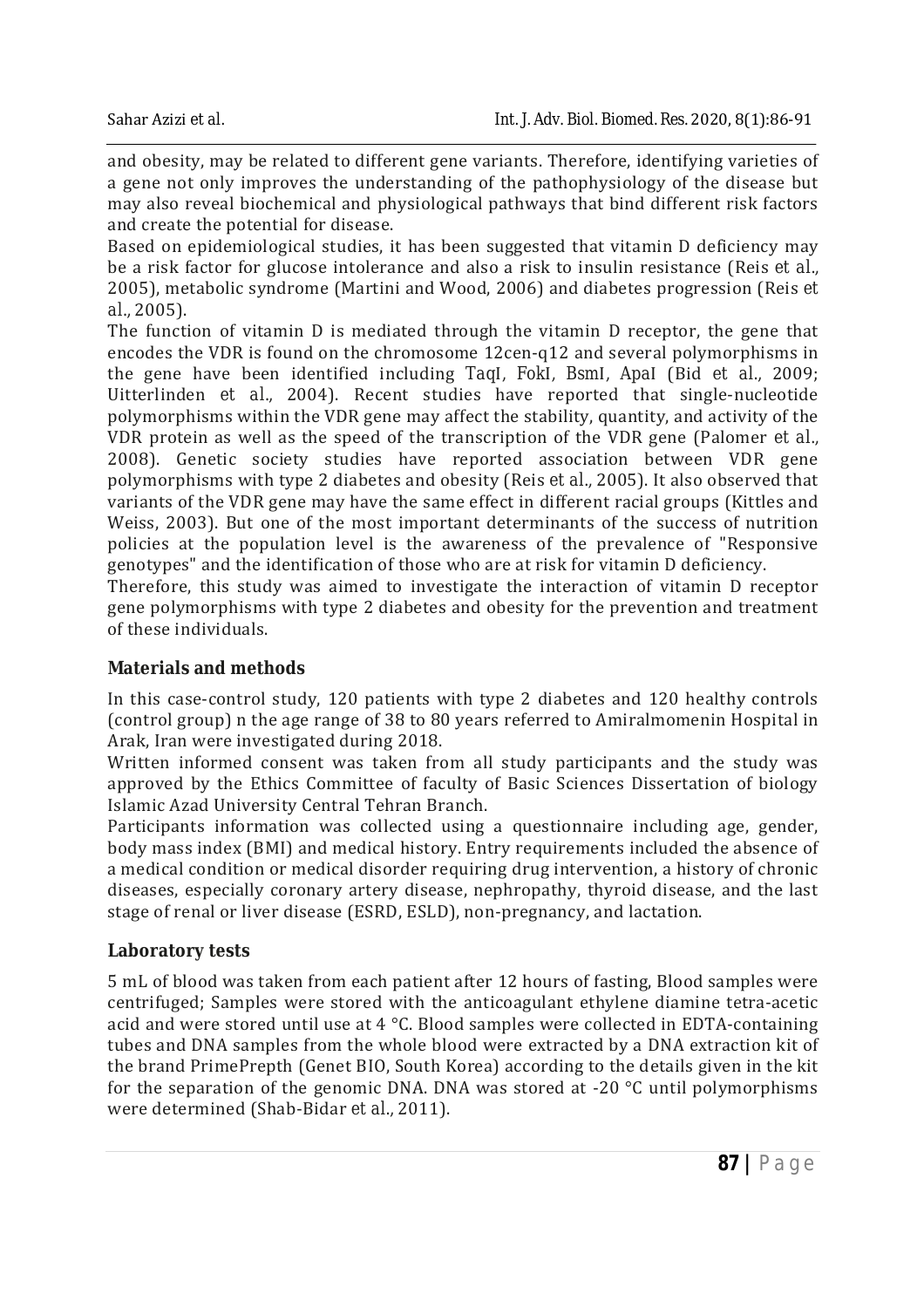#### **Determination of polymorphisms**

The genotype was determined at the locations of single nucleotide VDR gene polymorphisms by the PCR-RFLP method by means of heat transfer device (Corbett Research, Gradient Palm cycler, Australia) and enzymatic digestion of the products by restriction enzymes (Fementas, Thermo Scientific, Canada). To perform RFLP on the PCR product, exposed the PCR product with the restriction enzyme, and maintained for 16 h at 37 °C. Along with the specimens, two specimens were controlled: A sample without enzyme (Positive control) and one sample without DNA (Negative control). After the required time, PCR products were analyzed by electrophoresis on a 1.5% agarose containing ethidium bromide gel and detected by gel recording and imaging apparatus gel (documentation system UVItec; UVIdoc, England).

*Fok***I Polymorphism (rs10735810):** This polymorphism was amplified by PCR using back (5'-CCCTTCATGGAAACACCTTGCTTC-3') and forth (5'-AGCTGGCCCTGGCACTGACT-3') primers according to (Deng *et al.,* 2002). And 273 bp products resulted. PCR was performed in 30 cycles at 58 °C. DNA was digested by the *Fok*I restriction enzyme. Genotypes of the beginning codon of polymorphism *Fok*I of the vitamin D receptor were CC, CT, and TT.

*Taq***I Polymorphism (rs731236):** This polymorphism was amplified by PCR using back (5'-TCATGGCTGAGGTCTCAAGGG-3') and forth (5'-CAGAGCATGGACAGGGAGCAA-3') primers according to (Deng *et al.,* 2002). And 737 bp products resulted. PCR was performed in 30 cycles at 64 °C. DNA was digested by the *Taq*I restriction enzyme. Genotypes of the beginning codon of polymorphism *Taq*I of the vitamin D receptor were CC, CT, and TT.

#### **Statistical calculations**

SPSS 22 software were used to the analysis of the characteristics of the participants and the calculation of the frequency of genotypic and allelic polymorphisms, as well as the evaluation of the relationship between different genotypes and bone density, and other statistical analyzes. Differences in the distribution of alleles and genotypes as well as in order to determine the deviation from Hardy Weinberg equilibrium were used in both healthy and healthy groups Chi square test. The relationship between different polymorphism genotypes with bone density was also analyzed by ANOVA. Charts related to these analyzes are drawn by Microsoft Excel software.

#### **Results**

49.6% (119 people) of the 240 patients examined was female and 50.4% (121 people) was male. 11.3% of people were aged 36 to 45 years old and 88.8% was older than 46 years old. The demographic data of the subjects examined is shown in Table 1.

|        | $T2D(n=120)$       | control $(n=120)$  | Min-Max    |
|--------|--------------------|--------------------|------------|
| Age    | $60.55 \pm 10.46$  | $60.27 \pm 10.52$  | 38-80      |
| Height | $169.50 \pm 11.44$ | $171.05 \pm 11.14$ | 141-193    |
| Weight | 74.53±12.52        | 76.27±12.36        | $51 - 105$ |

**Table1.** Comparison of characteristics of T2D and control groups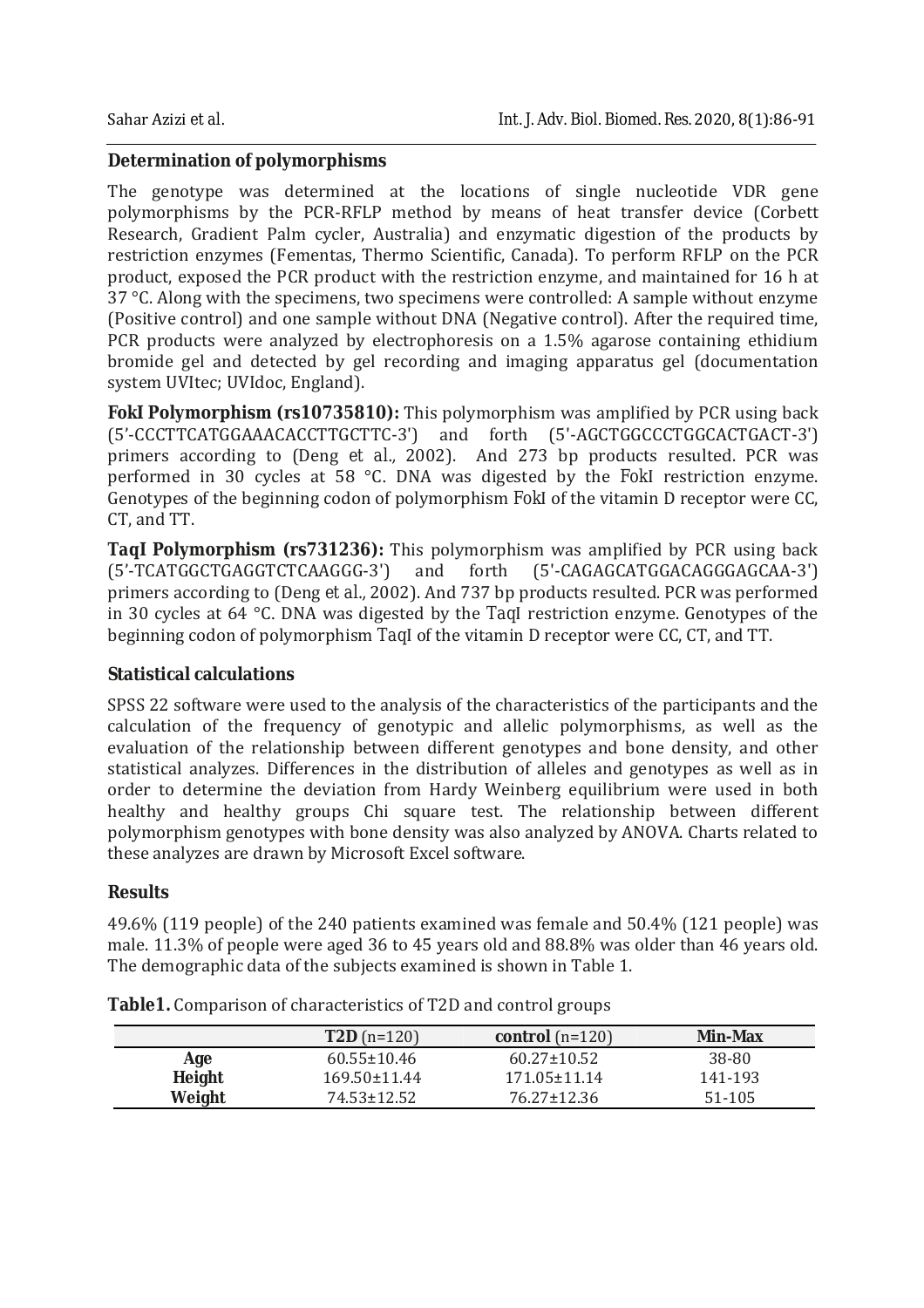According to Table 2, no association was found between the frequency of genotypes and T and C alleles with type 2 diabetes in the studied population. It is clear that the level of significance is more than 0.05 and therefore it is concluded that there is no significant relationship between polymorphisms rs2228570 and rs731236 with the probability of diabetes type 2 and obesity.

|                  | cc           | CТ        | TT        | <b>P-Value</b> |
|------------------|--------------|-----------|-----------|----------------|
| <b>TaqI</b>      |              |           |           | 0.807          |
| T <sub>2</sub> D | 20(16.7%)    | 54(45%)   | 46(38.3%) |                |
| Control          | $19(15.8\%)$ | 59(49.2%) | 42(35%)   |                |
| FokI             |              |           |           | 0.607          |
| T <sub>2</sub> D | $2(1.7\%)$   | 70(58.3%) | 48(40%)   |                |
| Control          | $4(3.3\%)$   | 71(59.2%) | 45(37.5%) |                |

**Table 2.** The results of polymorphisms *Taq*I and *Fok*I

### **Discussion**

In this study, the association of this polymorphism with type 2 diabetes and obesity were investigated. There was no significant difference in frequency of them in comparison with subjects in both groups.

The findings of some different studies suggest that there is a link between genotype and haplotypes of VDR polymorphism in people with type 1 diabetes (Turpeinen *et al.,* 2003). While our study has shown contradictory results in various relationships between the genetic

variants of VDR and type 2 diabetes. In previous studies, the results of different *Taq*1 genotypes in the diabetic group with the control group showed a higher prevalence of tt and Tt in the diabetic population (Nosratabadi *et al.,* 2011). On the other hand, Bid *et al.,* demonstrated using *Fok*1, *Bsm*1, and *Taq*1 polymorphisms that there was no relationship between VDR polymorphisms and type 2 diabetes (Bid *et al.,* 2009). Also, other studies in Turkey and Spain failed to demonstrate this connection (Valdivielso and Fernandez, 2006; Dilmec *et al.,* 2011).

Based on our findings, there was no correlation between the frequency of genotypes and T and C alleles with type 2 diabetes in the studied population.

According to a study by Ramos-Lopez *et al.,* some haplotypes can be considered as protective against the susceptibility to type 1 diabetes in the German population, and the cause of the protection of these rare haplotypes is currently unclear, may also be related to the metabolism of vitamin D in the body (Ramos-Lopez *et al.,* 2006).

VDR gene polymorphisms in type 2 diabetic patients in the Polish population were also investigated, No association was found between the genotype frequency and allele and haplotype of the three *Bsm*I/*Apa*I/*Taq*I polymorphisms (Malecki *et al.,* 2003). In the study of the relationship between vitamin D receptor gene polymorphism (*Apa*I/*Fok*I) and micro/macrovascular complications in postmenopausal women with type 2 diabetes in Brazil, there was no significant difference in the allele frequency and genotype of two polymorphisms (Maia *et al.,* 2016).

In our study, there was no significant correlation between polymorphisms *Fok*I with the probability of diabetes mellitus type 2 and obesity. There was also no correlation between the frequency of genotypes and T and C alleles with type 2 diabetes in the studied population. There was also no correlation between the frequency of genotypes and T and C alleles with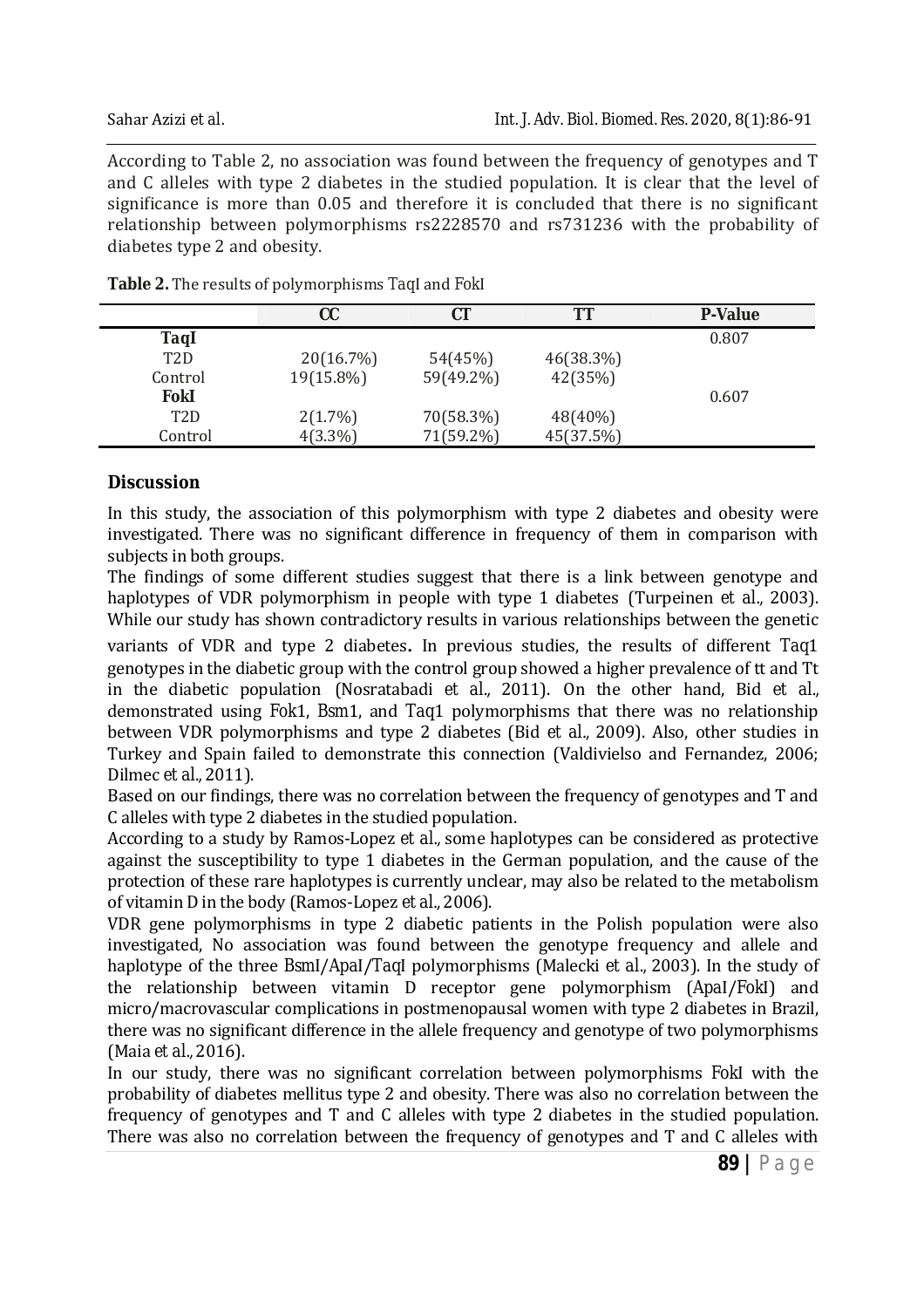type 2 diabetes in the studied population. In contrast, the population of Saudi Arabia, FokI polymorphism was associated with increased risk of T2D (Al-Daghri *et al.,* 2014).

The reasons for the difference between the results of the study can be explained by the genetic differences in the population studied as well as the environmental factors (Simmons, 2007; Carey *et al.,* 2009).

*Taq*1 and *Fok*1 polymorphisms have been reported to be the best and most suitable model for expression of the VDR gene mRNA.

Since there are sporadic studies with different outcomes, future studies can be done with more sample numbers and suspicious haplotypes. Also, the amount and level of 1-25 hydroxyvitamin D3 levels are not available for samples, measuring the level of vitamin D3 and its relationship with VDR haplotypes can also be an advantage in future studies.

#### **Acknowledgments**

Thanks to the advice, guidance and efforts of the Research and Development Research Unit of Amiralmomenin Hospital and Islamic Azad University of Arak.

#### **References**

Al-Daghri, NM, Al-Attas, OS, Alkharfy, KM, Khan, N, Mohammed, AK, Vinodson, B, Ansari, MG, Alenad, A, Alokail, MS. (2014). Association of VDR-gene variants with factors related to the metabolic syndrome, type 2 diabetes and vitamin D deficiency, *Gene.,* 542(2):129-133.

Arababadi, MK, Reza Mirzaei, M, Ali Sajadi, SM, Hassanshahi, G, Ahmadabadi, BN, Salehabadi, VA, Derakhshan, R, Kennedy, D. (2012). Interleukin (IL)-10 gene polymorphisms are associated with type 2 diabetes with and without nephropathy: a study of patients from the southeast region of Iran, *Inflammation*., 35(3):797-802.

Bid, HK, Konwar, R, Aggarwal, CG, Gautam, S, Saxena, M, Nayak, VL, Banerjee, M. (2009). Vitamin D receptor (*Fok*I, *Bsm*I and *Taq*I) gene polymorphisms and type 2 diabetes mellitus: a North Indian study, *Indian J. Med. Sci.,* 63(5):187-194.

Carey, WB, Crocker, AC, Elias, ER, Feldman, HM, Coleman, WL. (2009). *Developmental-Behavioral Pediatrics E-Book*. Elsevier Health Sciences.

Deng, HW, Shen, H, Xu, FH, Deng, HY, Conway, T, Zhang, HT, Recker, RR. (2002). Tests of linkage and/or association of genes for vitamin D receptor, osteocalcin, and parathyroid hormone with bone mineral density, *J. Bone. Miner. Res.,* 17(4):678-686.

Dilmec, F, Uzer, E, Akkafa, F, Kose, E, van Kuilenburg, AB. (2010). Detection of VDR gene *Apa*I and *Taq*I polymorphisms in patients with type 2 diabetes mellitus using PCR-RFLP method in a Turkish population, *J. Diabetes Complicat*., 24(3):186-191.

Hamman, RF. (1992). Genetic and environmental determinants of non‐insulin‐dependent. diabetes mellitus (NIDDM), *Diabetes Metab. Rev.,* 8(4):287-338.

Kittles, RA, Weiss, KM. (2003). Race, ancestry, and genes: implications for defining disease risk, *Annu. Rev. Genomics Hum. Genet.,* 4(1):33-67.